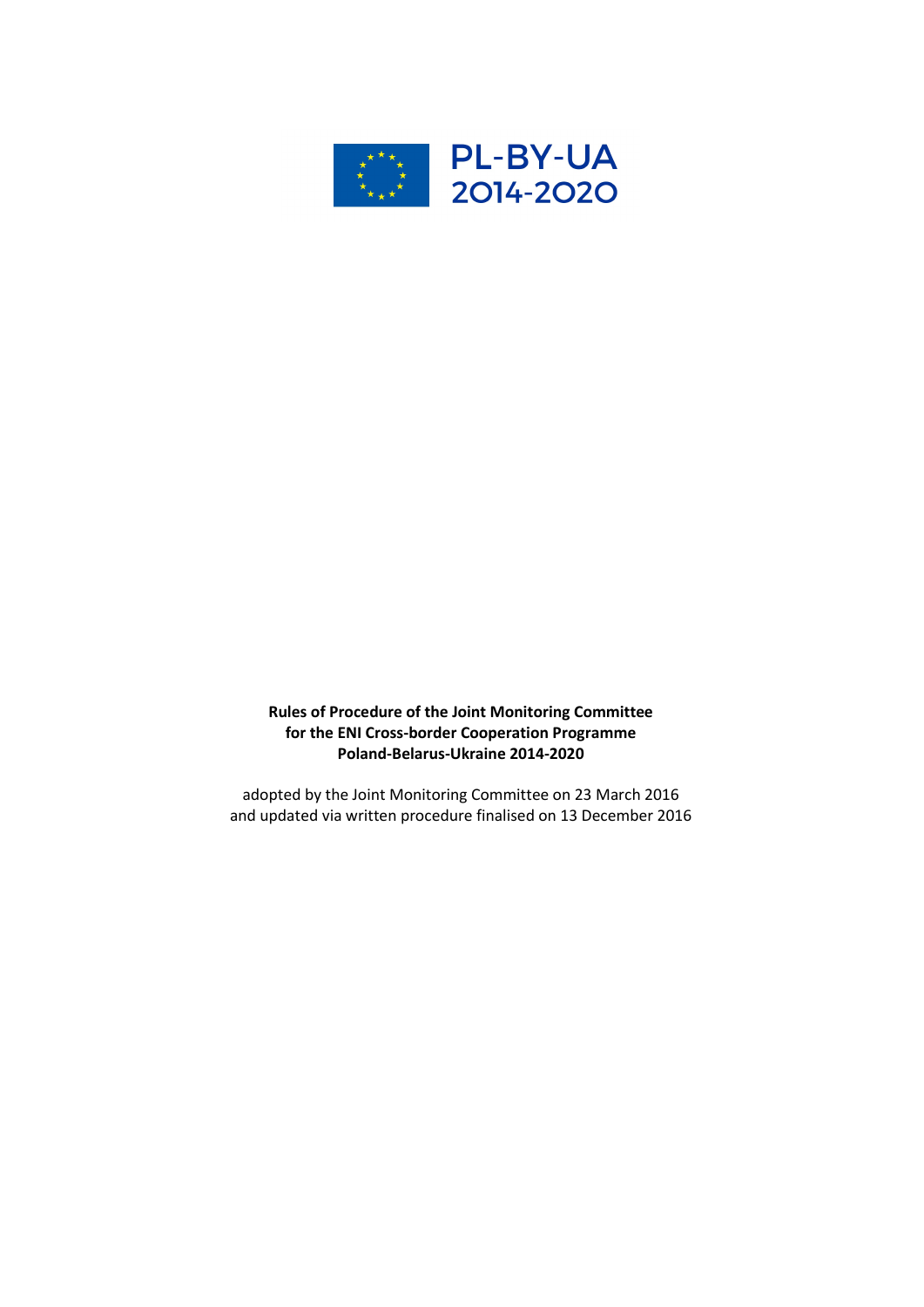## LIST OF ABBREVIATIONS

| EC                        | <b>European Commission</b>                                                                                                                                                                                                                                                                                             |
|---------------------------|------------------------------------------------------------------------------------------------------------------------------------------------------------------------------------------------------------------------------------------------------------------------------------------------------------------------|
| <b>ENI Regulation</b>     | Regulation (EU) No 232/2014 of the European Parliament and the Council<br>of 11 March 2014 establishing a European Neighbourhood Instrument                                                                                                                                                                            |
| EU                        | European Union                                                                                                                                                                                                                                                                                                         |
| <b>EUSBSR</b>             | European Union Strategy for the Baltic Sea Region                                                                                                                                                                                                                                                                      |
| IR                        | Commission Implementing Regulation (EU) No 897/2014 of 18 August 2014<br>laying down specific provisions for the implementation of cross-border<br>cooperation programmes financed under Regulation (EU) No 232/2014<br>of the European Parliament and the Council establishing a European<br>Neighbourhood Instrument |
| JMC                       | Joint Monitoring Committee                                                                                                                                                                                                                                                                                             |
| JTS.                      | Joint Technical Secretariat, appointed as Intermediate Body                                                                                                                                                                                                                                                            |
| MA                        | <b>Managing Authority</b>                                                                                                                                                                                                                                                                                              |
| <b>National Authority</b> | <b>National Authority</b>                                                                                                                                                                                                                                                                                              |
| Programme                 | ENI Cross-border Cooperation Programme Poland-Belarus-Ukraine 2014-2020                                                                                                                                                                                                                                                |
| <b>PSC</b>                | <b>Project Selection Committee</b>                                                                                                                                                                                                                                                                                     |
| TA                        | <b>Technical Assistance</b>                                                                                                                                                                                                                                                                                            |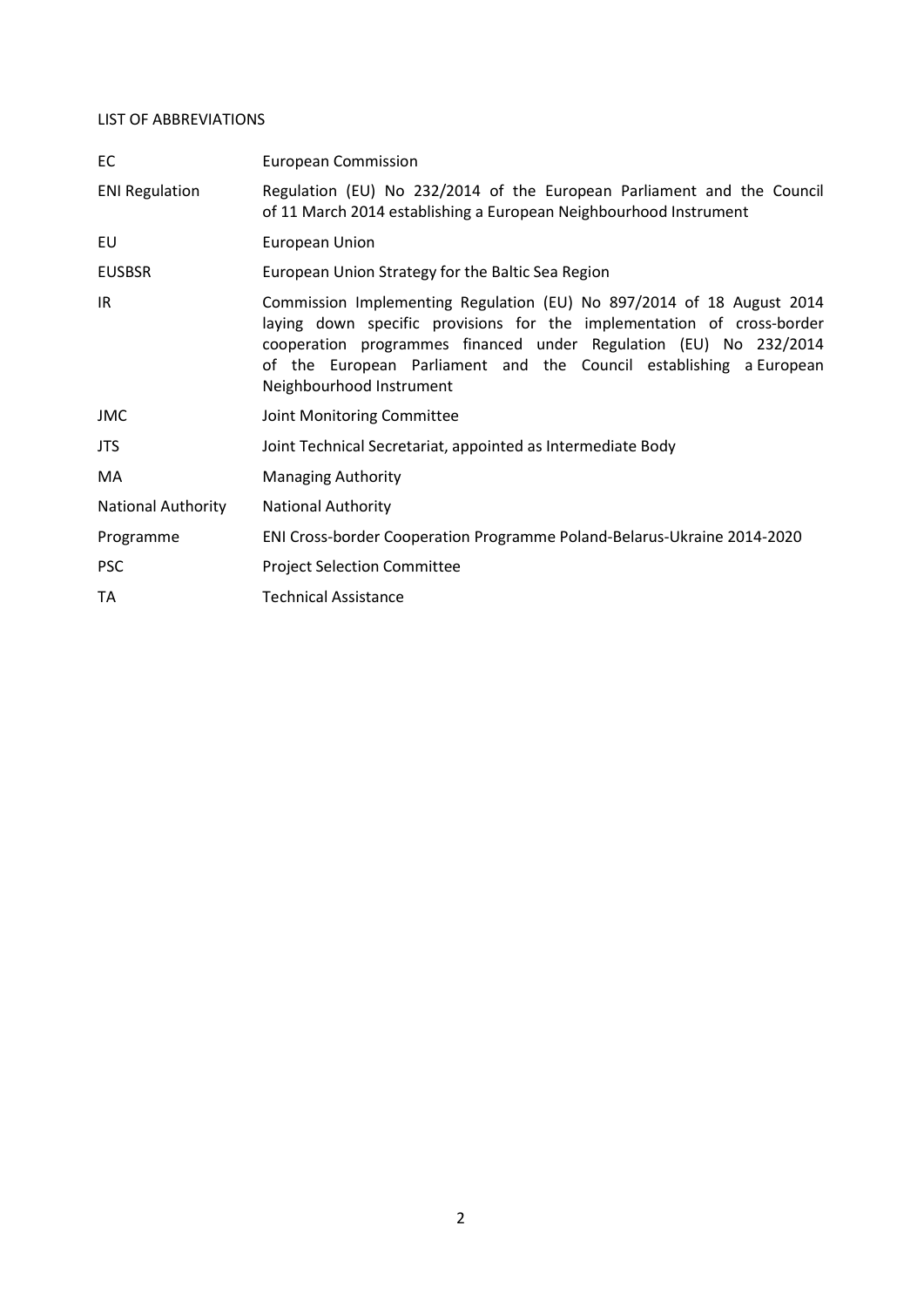#### Preamble

The EU Member State Poland and the Partner States Belarus and Ukraine, on the basis of:

- Regulation (EU) No 232/2014 of the European Parliament and the Council of 11 March 2014 establishing a European Neighbourhood Instrument (hereinafter referred to as the ENI Regulation),
- Commission Implementing Regulation (EU) No 897/2014 of 18 August 2014 laying down specific provisions for the implementation of cross-border cooperation programmes financed under Regulation (EU) No 232/2014 of the European Parliament and the Council establishing a European Neighbourhood Instrument (hereinafter referred to as the IR),
- ENI Cross-border Cooperation Programme Poland-Belarus-Ukraine 2014-2020 approved by the Commission Decision No. C(2015) 9138 final of 17 December 2015 on the Joint Operational Programme Poland-Belarus-Ukraine 2014-2020 for the ENI Cross-border Cooperation Programme for the years 2014-2020 to be financed from the general budget of the European Union (hereinafter referred to as the Programme)

have set up the Joint Monitoring Committee for the ENI Cross-border Cooperation Programme Poland-Belarus-Ukraine 2014-2020 (hereinafter referred to as the JMC).

#### Article 1 Tasks

- 1. The JMC is responsible for the quality and efficiency of the implementation of the Programme. The JMC shall monitor the Programme implementation and progress towards its priorities using the objectively verifiable indicators and related target values defined in the Programme. The JMC shall examine all issues affecting the Programme performance.
- 2. In particular, the JMC shall take the following decisions concerning the Programme:
	- a. approve the Managing Authority's (hereinafter referred to as the MA) work programme and financial plan, including planned use of TA;
	- b. monitor the implementation by the MA of the work programme and financial plan;
	- c. approve the criteria for selecting projects to be financed by the Programme;
	- d. be responsible for the evaluation and selection procedure applicable to projects to be financed by the Programme (selection of projects);
	- e. approve any proposal to revise the Programme;
	- f. examine all reports submitted by the MA and, if necessary, take appropriate measures;
	- g. examine any contentious cases brought to its attention by the MA;
	- h. examine and approve the annual report referred to in Art. 77 of the IR;
	- i. examine and approve the annual monitoring and evaluation plan referred to in Art. 78 of the IR;
	- j. examine and approve the annual information and communication plans referred to in Art. 79 of the IR.
	- 3. Furthermore, the JMC shall:
		- a. approve the waiver decisions submitted by the MA referred to in Art. 75 of the IR;
		- b. provide a forum for discussion and information exchange of issues relating to the implementation of the Programme, its evaluation and adaptation with the aim of ensuring high quality of the implementation process.
	- 4. The JMC may issue recommendations to the MA regarding the Programme implementation and evaluation. It shall monitor actions undertaken as a result of its recommendations.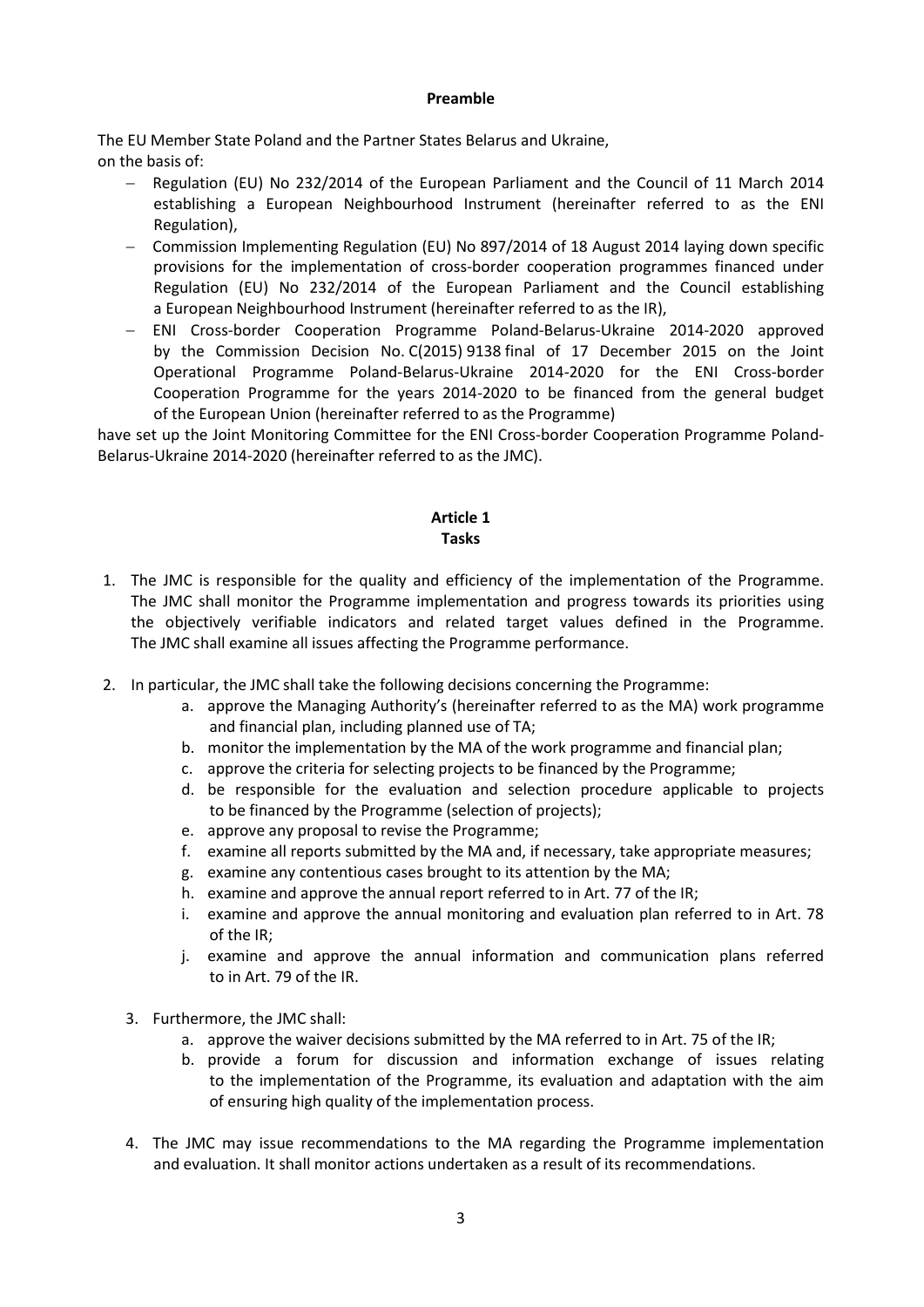# Article 2 Composition

- 1. The JMC shall include representatives of the cooperation areas involved (one regional representative per region), representatives of the national authorities responsible for the Programme, and other representatives appointed by each participating country.
- 2. The following institutions from Poland, Belarus and Ukraine shall nominate in writing a voting member for the JMC:
	- a. Poland:
		- 1) National Authority (Ministry of Economic Development),
		- 2) Ministry of Foreign Affairs,
		- 3) Marshal Office of Podlaskie Voivodeship,
		- 4) Marshal Office of Mazowieckie Voivodeship,
		- 5) Marshal Office of Lubelskie Voivodeship,
		- 6) Marshal Office of Podkarpackie Voivodeship,
		- 7) Relevant Euroregions, i.e. Niemen, Puszcza Bialowieska, Bug, Karpacki (one representative of all Euroregions on a rotation basis),
		- 8) Ministry of the Interior and Administration.
	- b. Belarus:
		- 1) National Authority (Ministry of Foreign Affairs),
		- 2) Ministry of Economy,
		- 3) Brest Regional Executive Committee,
		- 4) Grodno Regional Executive Committee,
		- 5) Minsk Regional Executive Committee,
		- 6) Gomel Regional Executive Committee,
		- 7) State Customs Committee,
		- 8) Relevant Euroregions, i.e. Nieman, Belovezhskaya Pushcha, Bug (one representative of all Euroregions on a rotation basis).
	- c. Ukraine:
		- 1) National Authority (Ministry of Economic Development and Trade),
		- 2) Ministry of Foreign Affairs of Ukraine,
		- 3) Volynska Oblast State Administration,
		- 4) Lvivska Oblast State Administration,
		- 5) Zakarpatska Oblast State Administration,
		- 6) Rivnenska Oblast State Administration,
		- 7) Ternopilska Oblast State Administration,
		- 8) Ivano-Frankivska Oblast State Administration.
- 3. In addition to the voting members of the JMC, also the following institutions shall be represented in the JMC by the non-voting observers:
	- a. Poland:
		- Control Contact Point (Center of European Projects).
		- Audit Authority (Ministry of Finance).
	- b. Belarus:
		- Control Contact Point (EU International Technical Assistance Centre in the Republic of Belarus),
		- Ministry of Finance.
	- c. Ukraine:
		- Control Contact Point (Ministry of Finance),
		- Relevant Euroregions, i.e. Bug and Karpaty (one representative of both Euroregions on a rotation basis).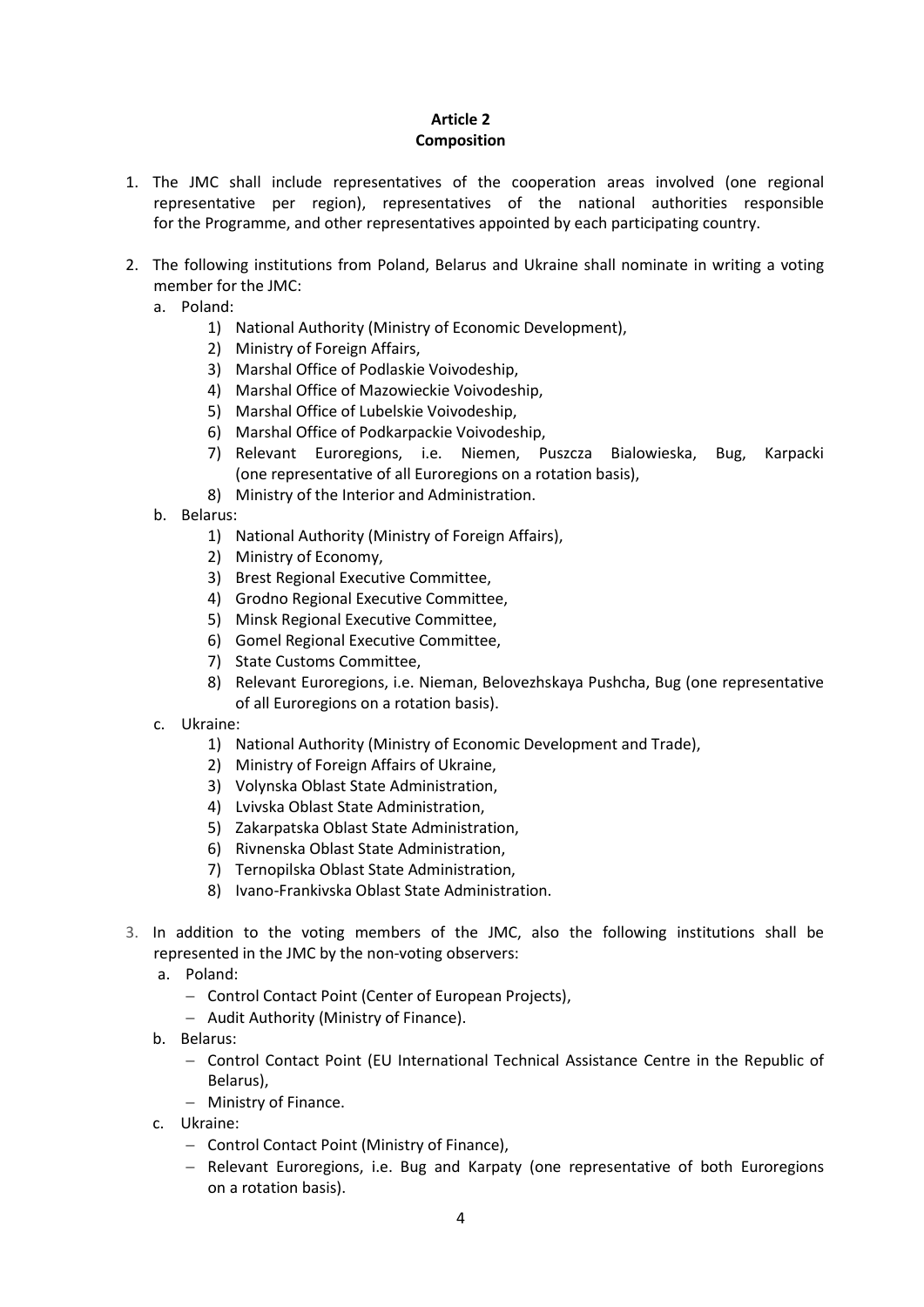- 4. In addition to the duly appointed representatives, in order to ensure the close association of different stakeholders or experts in the implementation of the Programme, other participants may be invited to participate in the meetings of the JMC (as the non-voting observers) according to the issues of the JMC concern and subject to the approval of the Chairperson of the JMC. Among such observers, in order to ensure that the Programme implementation process is appropriately aligned with the EU Strategy for the Baltic Sea Region as well as that the synergies of the Programme with the EU Internal Security Fund actions are provided, the representatives of Polish coordinator of the EUSBSR and ISF Responsible Authority may be invited to the JMC meetings.
- 5. The representatives of the participating states shall be appointed on a functional basis and not on a personal basis.
- 6. Institutions which have appointed the JMC voting members and non-voting observers are entitled to nominate also their deputies. Any appointment and any recall of a JMC member and/or a deputy shall be reported in writing to the MA without delay.
- 7. The voting members and non-voting observers may participate in the meeting together with their deputies. If a voting member participates in the JMC meeting together with a deputy, only a member shall have the voting right and a deputy acts as a non-voting observer. The deputy of the member shall have the voting right only in case a JMC member is not able to attend a meeting. If both voting member and his deputy cannot participate in the JMC meeting, ad hoc voting deputy can be appointed under the conditions of Art. 2.6 of the JMC Rules of Procedures. If voting member or his deputy cannot participate in the JMC meeting, ad hoc non-voting deputy, replacing one of them, can be appointed under the same conditions.
- 8. Before each JMC meeting the members of particular national delegation select one representative who shall act as the head of the national delegations. The heads of the JMC national delegations shall closely cooperate with the JMC Chairperson during the JMC meetings.
- 9. EC representatives shall be invited to participate in each meeting of the JMC in an advisory capacity.
- 10. JMC participants shall be bound by the JMC Rules of Procedures.
- 11. List of the names of the institutions (and their organisational units) represented in the JMC shall be published on the Programme website.

#### Article 3 Chairmanship

- 1. The JMC shall be chaired by a non-voting representative of the MA.
- 2. The Chairperson is responsible for the proper functioning of the JMC.
- 3. The Chairperson shall:
	- a) convene the JMC meeting on its own initiative or, in justifiable cases, following the duly justified request of any participating country or of the EC; the date of JMC meeting is set on the basis of the Programme implementation progress and in consultation with NAs;
	- b) approve the draft agenda of the JMC meeting, before it is sent out;
	- c) chair the meetings;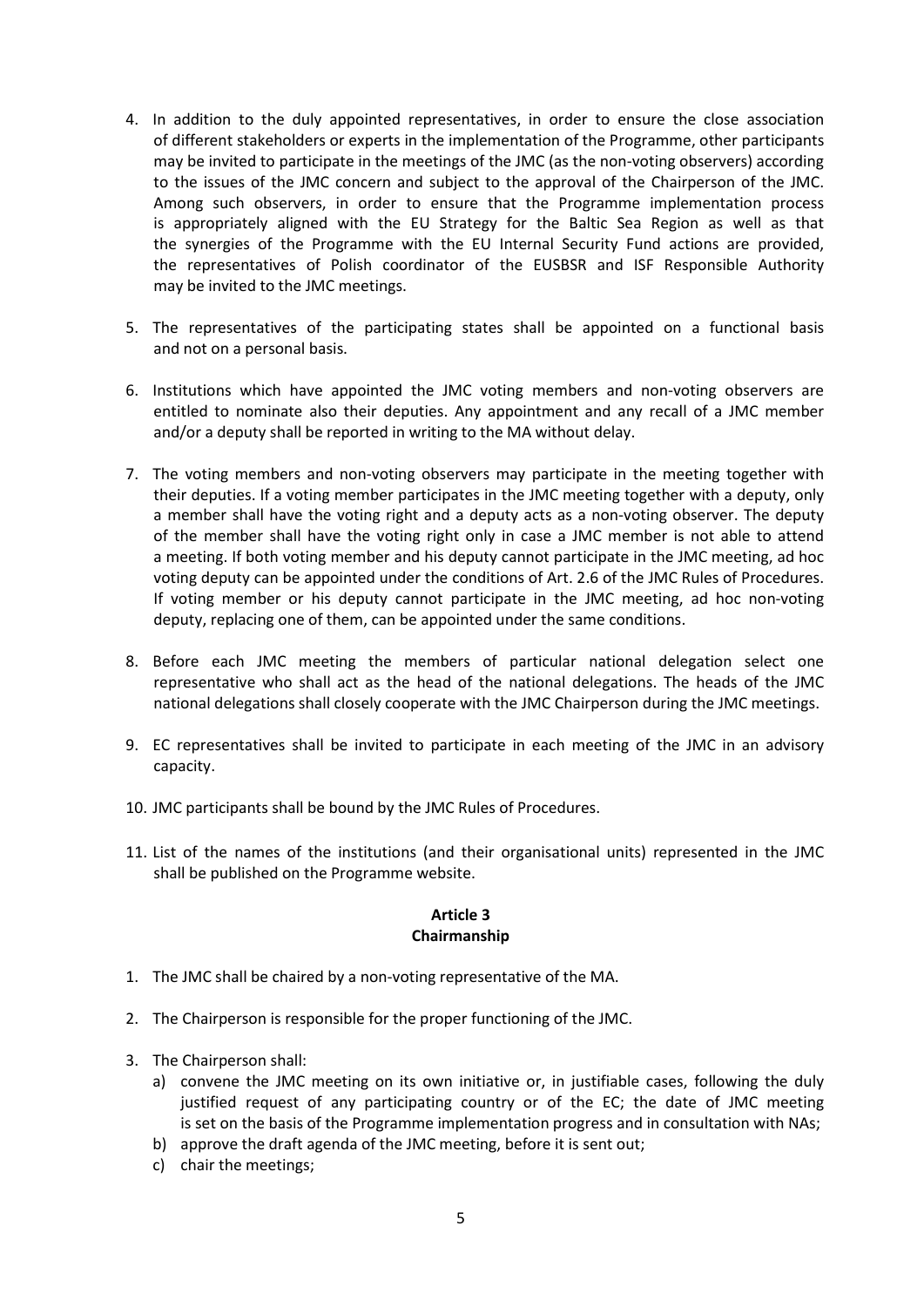- d) include extra points in the agenda in the course of the JMC meeting, if sufficient evidence of their urgency is provided;
- e) ensure that the JMC decisions are in compliance with regulations and provisions in force.

### Article 4 Joint Technical Secretariat

- 1. The JTS acts as secretary of the JMC. It shall assist the JMC and the JMC Chairperson.
- 2. The JTS shall perform all duties necessary for the proper work of the JMC. In particular the JTS shall:
	- a) prepare (unless other institutions involved in the Programme are responsible for the task) and distribute electronically to all participants supporting documents needed to conduct discussions on the items on the agenda of the JMC meeting,
	- b) prepare (unless other institutions involved in the Programme are responsible for the task) and distribute electronically to all JMC voting members, non-voting observers and their deputies supporting documents needed to conduct the written procedure,
	- c) organize and carry out the preparation of the JMC meetings and assist its activities,
	- d) draft minutes of the JMC meetings, including justifications of the decisions taken by the JMC,
	- e) ensure that decisions of the JMC have been executed,
	- f) confirm that conditions set out by the JMC, concerning projects, have been met by beneficiaries,
	- g) ensure, on request of the JMC, sufficient publicity of the Programme and the JMC work,
	- h) assist any working group, appointed by the JMC,
	- i) update the list of the JMC members and their deputies.
- 3. If necessary, the JTS is supported by the Branch Offices.

# Article 5 Meetings

- 1. The JMC shall meet as often as necessary and at least once a year.
- 2. Expenses related to the organization of the JMC meetings shall be financed by the Technical Assistance budget in accordance with rules agreed by the JMC. The participation of only one representative from each institution mentioned in Art. 2 (2–4) may be covered from the Programme budget. The MA and NAs will support the members of the JMC in obtaining visas.
- 3. The JMC meetings are not open to public. Documents disclosed to the JMC participants shall be used only for the purpose directly related to the works of the JMC.
- 4. On behalf of the Chairperson, the agenda of the meeting shall be sent by JTS electronically together with the invitation to the JMC voting members, non-voting observers and their deputies at least 21 calendar days in advance. All the necessary documents for the discussion and approval of the JMC shall be sent by JTS electronically at least 14 calendar days in advance. In exceptional cases the documents may be sent out shortly before the meeting, but not less than 3 working days.
- 5. A report of the evaluation performed by the Project Selection Committee (hereinafter referred to as the PSC) together with application forms of the projects to be discussed and voted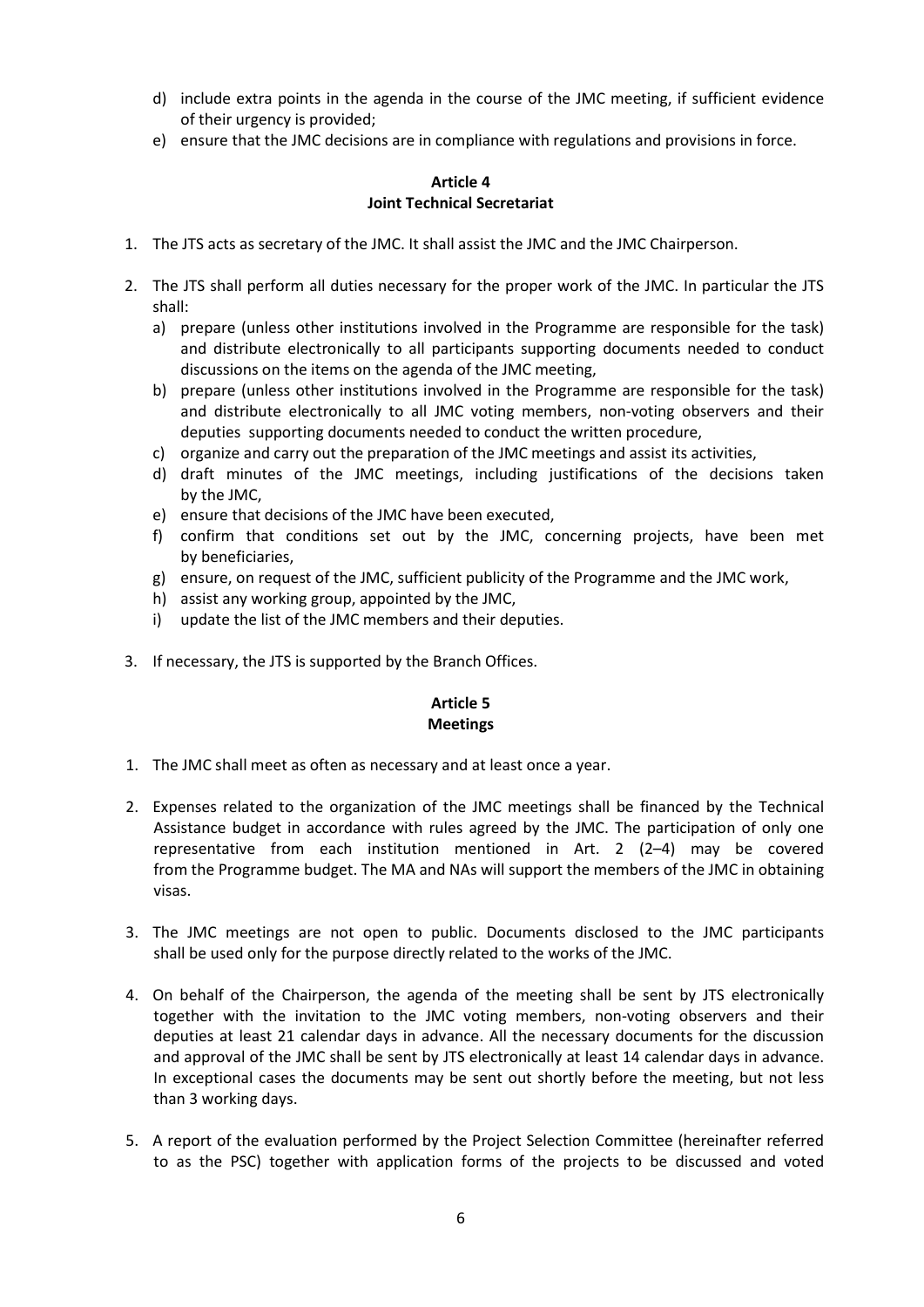on shall be made available by the JTS at back-office at the Programme website at least 14 calendar days prior to the convened meeting.

- 6. As a rule, the minutes from the JMC meeting shall be drawn up by the JTS directly after the meeting. The minutes shall contain a list of decisions taken by the JMC during the meeting. These minutes approved by the JMC shall be published on the Programme website as soon as possible after the meeting.
- 7. The JMC meeting shall be recorded.

#### Article 6 Decision-Making

- 1. The JMC shall take decisions by consensus among all the national delegations of the participating states. However, in justified cases, when consensus cannot be achieved as a result of prior consultations between the delegations of participating countries, it may put certain decisions to a vote, particularly those relating to the final selection of projects and the grant amounts allocated to them. Each participating country shall have one vote, regardless of the number of members within its delegation. Each national delegation is responsible for the internal decision making process. Decision rights may not be delegated to other countries, other JMC members or third parties.
- 2. Votes are cast in favour or opposed. Abstention from voting has no effect on the outcome of the vote.
- 3. In case of opposition by one or more delegations, the Chairperson may decide on initiating a written procedure or postponing the decision for the next JMC meeting. In such cases the Chairperson may decide to set up a Working Group or to organize the next JMC meeting as soon as possible.
- 4. The comments made by the observers attending the meeting may be taken into account.
- 5. The JMC may also take decisions through written procedure at the initiative of the MA or one of the participating states. In this case the Chairperson shall send the draft decision via the JTS to all JMC members, their deputies and observers by electronic mail. Delegations of the participating states shall have 14 calendar days from dispatch of the proposal by the JTS to respond in writing. If no written objection to the procedure or to the draft decision has been received within the deadline, the decision is deemed to be taken by the JMC. In case of disagreement any member may request that the decision will be discussed at a meeting. In any case, after the given deadline has expired, the JTS shall inform all members on whether the decision is deemed to be taken or what objections have been raised.

The 14 calendar day time limit may be shortened by MA in cases of emergency and the need to take a decision urgently, but in any case the deadline for submission of comments may not be shorter than 3 working days.

A list of the successfully finalised JMC written procedures is published by the JTS on the Programme website immediately after the JMC members are informed on the results of the written procedure.

6. In case the MA has objections concerning the compliance of a JMC decision with regulations and provisions in force, the decision shall be taken with reservation until the MA will have clarified the matter with the EC. In case that no compliance should be asserted or no clarification could be obtained, the respective decision will not come into force. The MA will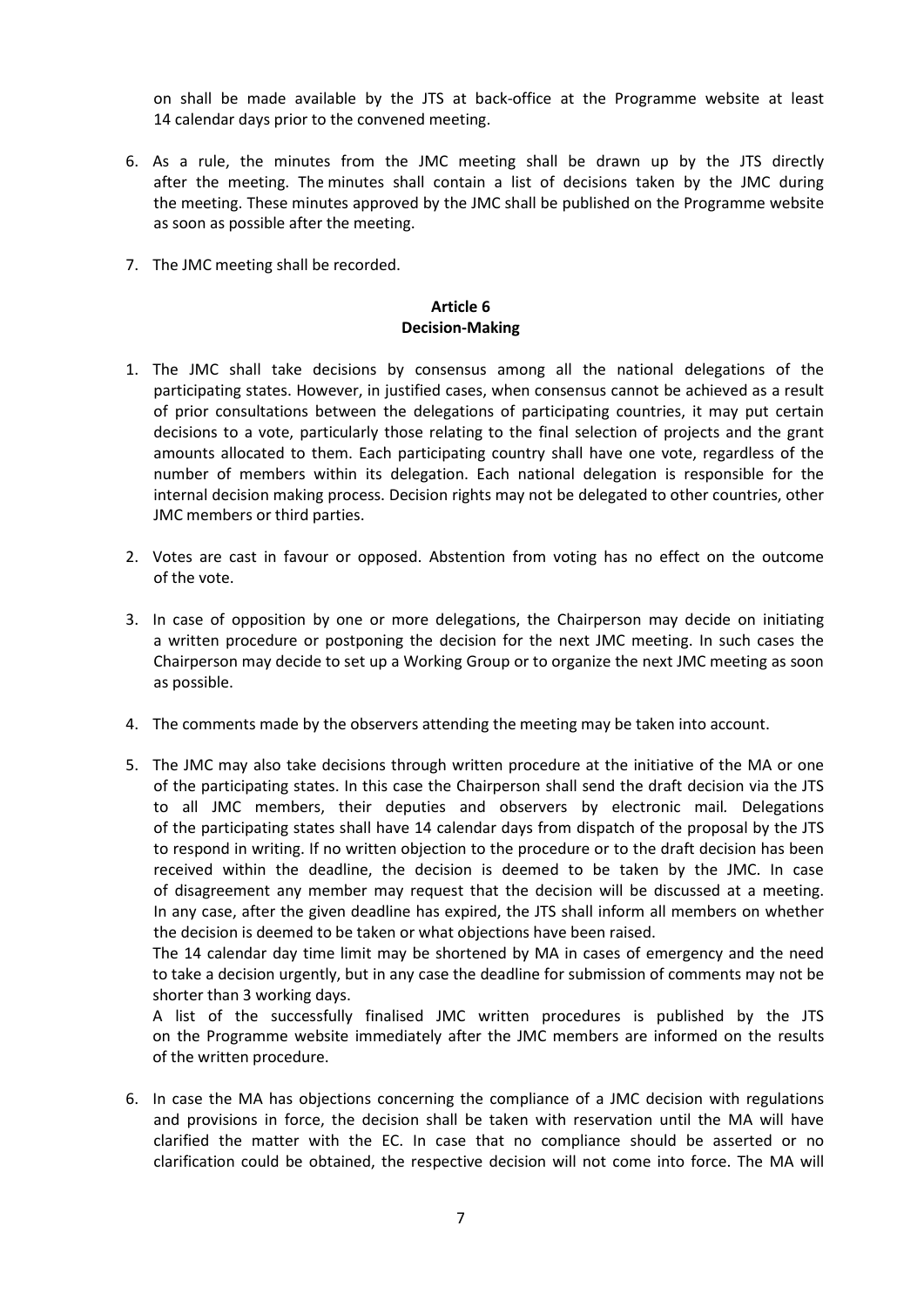report the result of its communication with the EC to the JMC members. A new JMC decision shall take the report into consideration.

## Article 7 Selection of projects

- 1. Concerning the selection of projects, the following rules shall apply:
	- the JMC shall take decisions on the basis of recommendations of the PSC,
	- $-$  the JMC shall either approve or reject an application or approve it under conditions,
	- the JMC shall in particular make sure that the selected applications correspond to objectives and published criteria of the Programme,
	- no project failing to pass the quality assessment threshold may be approved.
- 2. In case of approval of a project with recommendations the following rules shall apply:
	- as a rule the JMC shall approve project applications with recommendations only if the recommendations have been set out in writing beforehand as part of the assessment report or if they can be clearly defined as a result of a JMC meeting,
	- $-$  recommendations shall be clearly defined and be recorded in the respective report on the evaluation; they shall be communicated to the lead beneficiaries by the JTS,
	- the JTS shall subsequently check whether the conditions have been fulfilled or not. If it detects that the conditions have not been fulfilled, the project has to be rejected.
- 3. When taking decisions referred to granting funds to projects, the JMC shall endorse the results of the whole evaluation process approved beforehand by the PSC. The results and recommendations of the PSC may only be amended by the JMC in case of obvious infringement against the evaluation procedures in force. If the JMC decides not to follow all or part of the recommendations of the PSC, it shall explain its decision in writing, provide comprehensive justification and present encroachment to the procedures regulating the evaluation process which were not respected.

## Article 8 Impartiality and confidentiality

With regard to the final choice of projects and grant amounts as well as examining the contentious cases of recovery notified by the MA, it shall be ensured that any decision of the JMC is free from bias and not influenced by partial interest of any of the individual JMC members. According to this principle each JMC member is obliged to sign a declaration of impartiality and confidentiality, which is attached to these Rules of Procedure as a template. The Chairperson shall ensure that all participating JMC members, their deputies and observers have signed this declaration before every relevant meeting.

#### Article 9 Working Groups

The Chairperson may propose to the JMC to establish working groups in order to support the implementation of the Programme.

# Article 10 Working language

1. Polish, Ukrainian and Russian are the languages of the JMC meetings. If necessary, the interpretation into English will be provided. Documents prepared for and discussed by the JMC, as well as minutes from its meetings are in English.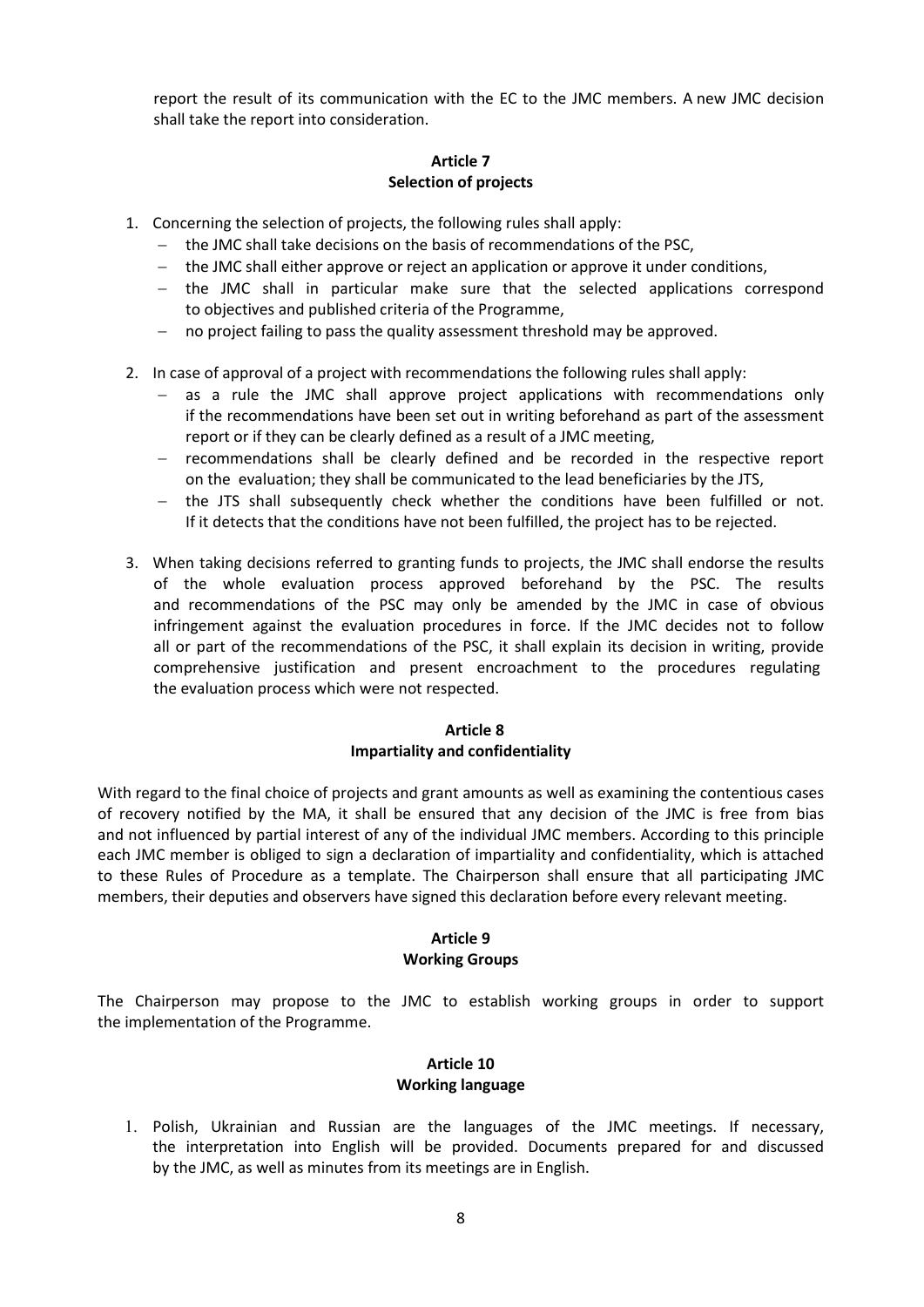2. The language of the JMC written procedure is English.

# Article 11 Validity and revision

These Rules of Procedure enter into force on the day of adoption by the JMC. They may be amended by decision of the JMC according to Article 5 and in agreement with the MA.

Annex 1: Template of declaration of impartiality and confidentiality acc. to Art. 6.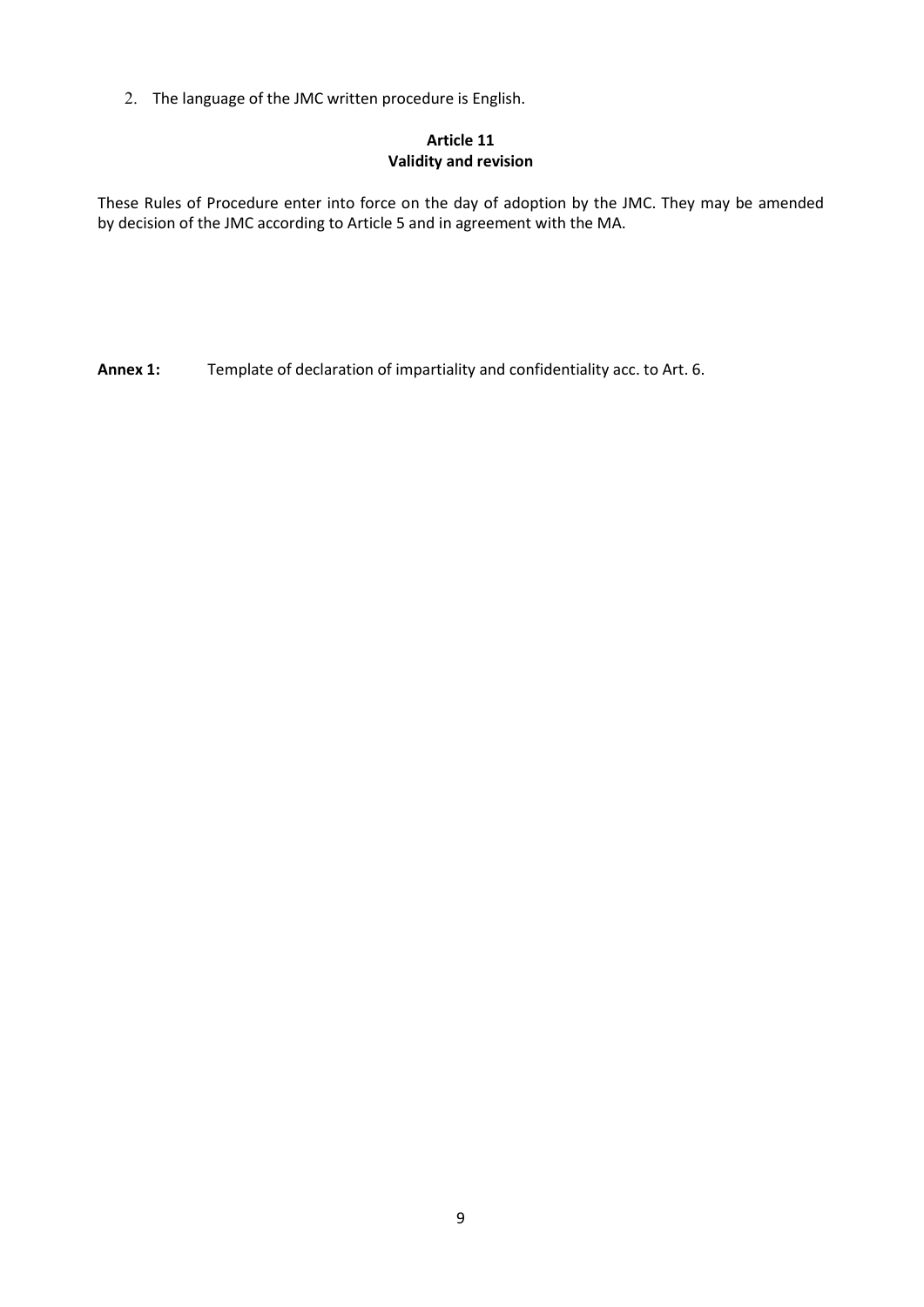

## ANNEX 1

to the Rules of Procedure of the Joint Monitoring Committee for the ENI Cross-border Cooperation Programme Poland-Belarus-Ukraine 2014-2020

# DECLARATION OF IMPARTIALITY AND CONFIDENTIALITY

I, the signatory **EXECUTE:**  $\frac{1}{2}$  is the signatory **EXECUTE:**  $\frac{1}{2}$  is the signatory **EXECUTE:**  $\frac{1}{2}$  is the signatory **EXECUTE:**  $\frac{1}{2}$  is the signatory **EXECUTE:**  $\frac{1}{2}$  is the signatory **EXECUTE:**  $\frac{$ 

have been appointed by the state of the state of the state of the state of the state of the state of the state o

as a member / deputy of a member / observer <sup>1</sup> of the Joint Monitoring Committee for the ENI Crossborder Cooperation Programme Poland-Belarus-Ukraine 2014-2020.

I am aware of the provisions stipulated in Article 6 of the Rules of Procedure of the JMC, whereupon any assessment and/or decision concerning the final choice of projects and grant amounts as well as examining the contentious cases of recovery notified by the MA shall be free from bias and not be influenced by partial interest of any of the individual JMC members.

I declare that I shall execute my responsibilities impartially and objectively.

Should one of the following circumstances come into being during the procedure of a funding decision (including the assessment) or when examining the contentious cases of recovery notified by the MA, I will declare this immediately to the JMC Chairperson and to the minutes of the JMC meeting:

- $-$  The above-named authority acts as lead partner or as project partner who have submitted an application to the Programme;
- $-$  I have personal or professional or institutional involvement in one or more projects to be approved by the JMC;
- $-$  I am not independent of all parties which stand to gain from the outcome of the selection process; to the best of my knowledge and belief, there are facts or circumstances, past or present, or that could arise in the foreseeable future, which might call into question my independence in the eyes of the contract of the contract of the contract of the contract of the contract of the contract of the contract of the contract of the contract of the contract of the contract of the contract of the contract of the contrac

or more parties;

 $-$  I have been employed by an applicant, their consortium members or subcontractors within the previous 3 years.

I will then not participate in the discussion nor the voting on the matters in which I declared the conflict of interests. I accept furthermore that, if I have neglected to give the necessary statement as mentioned above, the JMC Chairperson has the right to demand my resignation of the JMC immediately.

-

<sup>&</sup>lt;sup>1</sup> Delete the irrelevant